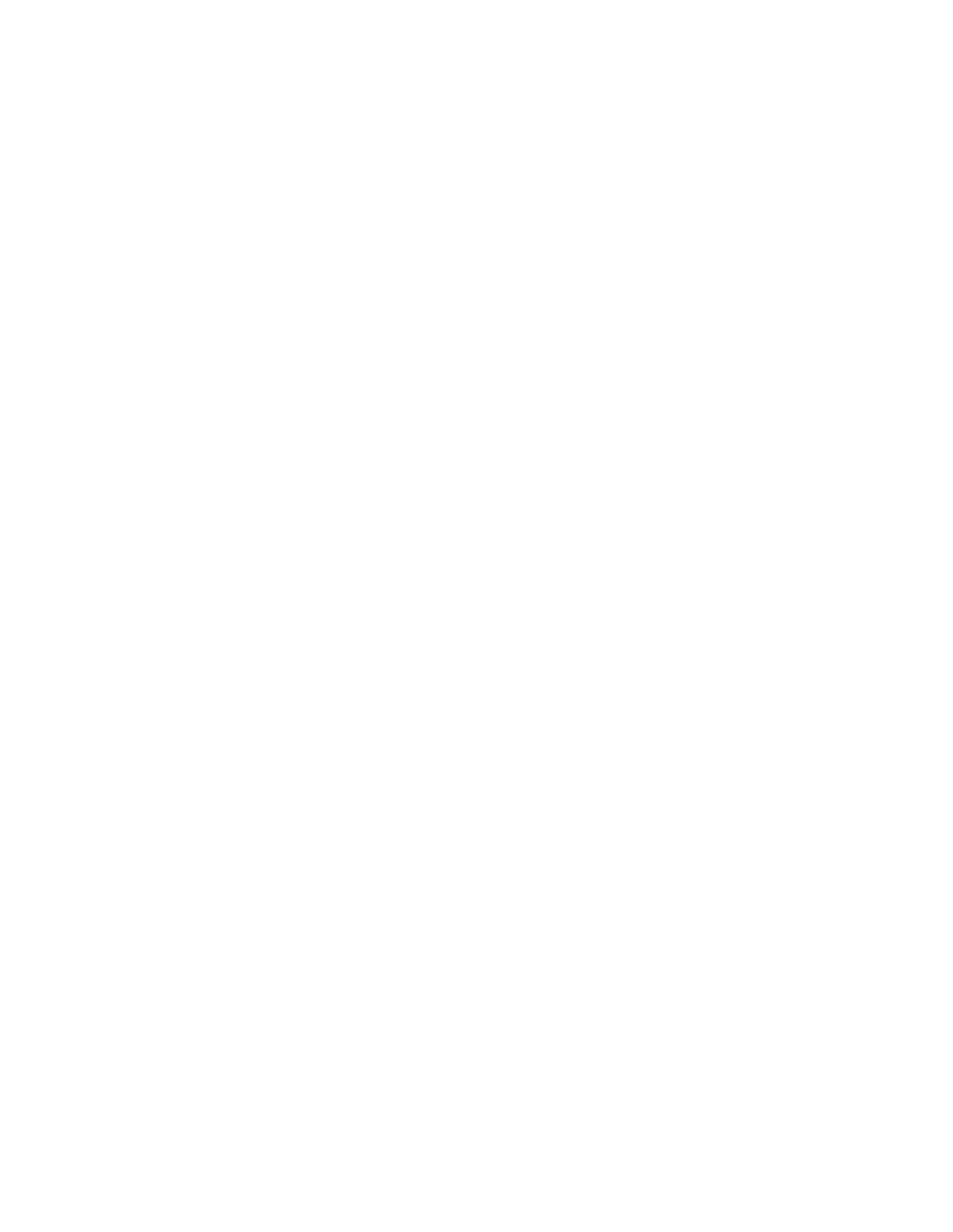#### PROGRAM: RapidRide Roosevelt J Line

DESCRIPTION: Provide high-quality transit service along one of the corridors with the City's highest potential ridership, serving Downtown, South Lake Union, Eastlake, University District, and Roosevelt.

# DEPARTMENT: SDOT

CONTACTS:

Project Manager: Garth Merrill, garth.merrill@seattle.gov Communications Lead: Darrell Bulmer, RET Author: Nicole Willis, nicole.willis@seattle.gov LAST UPDATED: December 17, 2020

# STEP 1: GOALS & DESIRED OUTCOMES

1a. What does your department define as the most important racially equitable community outcomes related to the issue?

To provide reliable, high-capacity, high-frequency transit service connecting a fast-growing and diverse range of neighborhoods from Downtown north to Roosevelt.

- Provide a direct and reliable connection from Downtown to North Seattle while also creating a more complete Seattle transit network for all.
- Provide affordable and steady access to employment opportunities, educational services, and healthcare and social services located throughout the corridor.
- Increase mobility for students, residents, employees, and shoppers.
- Improve pedestrian and bicycle safety while reducing greenhouse gas emissions.
- Improve access to neighborhood centers and small businesses along the corridor.
- Support mixed-use developments encouraged by a robust multi-modal transportation network.
- Cultivate long-lasting relationships that can aid in future projects and hold the department and city accountable on project outcomes in the future.

# 1B: MAIN IMPACTED RACIAL EQUITY OPPORTUNITY AREAS

Which racial equity opportunity area(s) will the issue primarily impact: Education, Community Development, Health, Environment, Criminal Justice, Jobs, and/or Housing?

- Environment
- Housing
- Jobs
- Community Development
- Health
- Education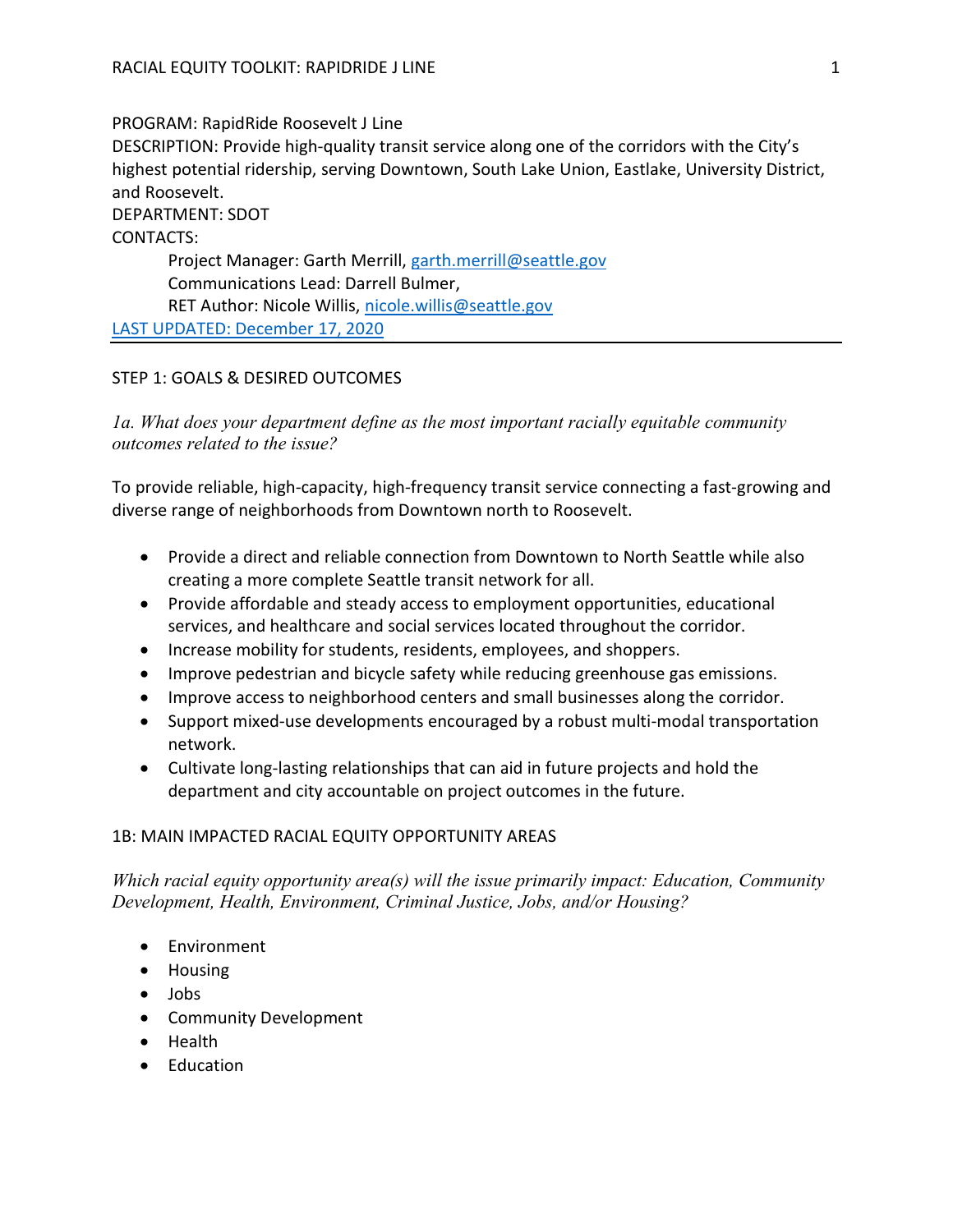## 1C: SPECIAL IMPACTS

Are there impacts on: Contracting Equity, Workforce Equity, Immigrant and Refugee Access to Services, and/or Inclusive Outreach and Public Engagement?

- CONTRACTING EQUITY: Consultants will be used for design and outreach. The design and outreach contracts were advertised through separate procurements allowing maximum opportunities for including small and minority owned business participation. The design consultant contract includes provisions for encouraging Disadvantaged Business Enterprise (DBE) subconsultants and includes requirements for reporting utilization with their monthly invoicing. Federal funding is planned for this project which will require following DBE requirements for construction contracting.
- WORKFORCE EQUITY: The line will connect a variety of employment hubs offering an array of different types of jobs, in addition to connecting demographically diverse neighborhoods.
- IMMIGRANT AND REFUGEE ACCESS TO SERVICES: The line would increase opportunities for access to inclusive places of employment as well as healthcare and educational services.
- INCLUSIVE OUTREACH AND PUBLIC ENGAGEMENT: This project provides a unique opportunity to engage with smaller neighborhood centers and local/small/minorityowned businesses that may normally be overshadowed by the larger employers and institutions along the corridor.

# STEP 2: STAKEHOLDER DATA & COLLABORATION

#### 2A: AFFECTED GEOGRAPHIC AREAS

Are there impacts on geographic areas?

- Downtown
- Lake Union
- North
- Northeast

#### 2B: RACIAL DEMOGRAPHICS

#### What are the racial demographics of those living in the area or impacted by the issue?

The corridor connects the neighborhoods of Downtown Seattle, Belltown, South Lake Union, Eastlake, University District, and Roosevelt. The neighborhoods are all urban in nature, with a mixture of residential, retail, and office uses. The highest densities are found in Downtown Seattle. The lowest densities are in Roosevelt because of the adjacent single-family residential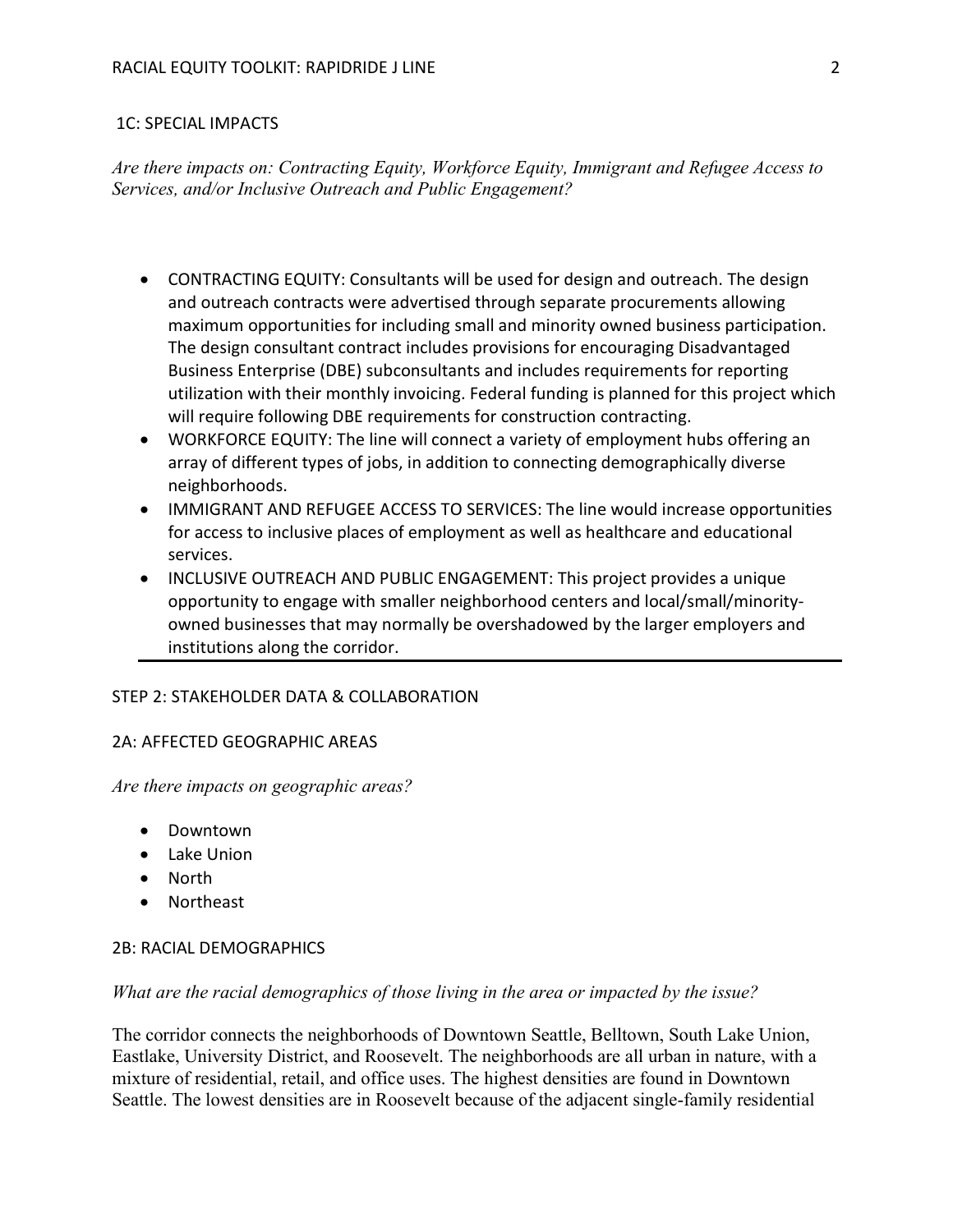#### neighborhood.

The study area for socioeconomics is 0.25 mile around the corridor, where most of the impacts and benefits would occur. Community facilities in the study area include religious institutions, libraries, schools, and social service organizations. The Seattle Police and Fire Departments respond to calls and there are hospitals within the study area. Government offices are located mainly in Downtown Seattle. As noted in the Environmental Assessment of January 2020, Purpose and Need, population, and employment are forecasted to increase by 29% and 50%, respectively, by 2035.

Based on U.S. Census data, there are 50,544 residents within the study area, 5% under age 18 and 12% 65 and over (U.S. Census, 2018). The population 65 and over is similar to Seattle as a whole (11.9%), but the population under 18 is much lower (4.8%) when compared to Seattle (15.3%). This might be a result of the proximity to the UW and the number of college students living in the University District and not families with children. The percentage of households with no vehicle (transit-dependent) in the study area is much higher than Seattle (38.2% compared to 16.8%).

Most of the businesses adjacent to the corridor in neighborhoods outside of Downtown Seattle tend to provide goods and services to those living and working in the immediate area and include restaurants, coffee shops, and services such as cleaners and dentists. Major employers in the study area include Amazon, the City of Seattle, King County, the UW, and the regional medical centers. Additionally, Westlake Center in Downtown Seattle is a major employment hub. The unemployment rate in Seattle was 3.8% in December 2018 (Bureau of Labor and Statistics, 2019).

Demographic data on minority and low-income populations was collected using American Community Survey 5-year (2013-2018) estimate data (U.S. Census, 2018). Minority populations in the study area (40.2%) are higher than Seattle (34.7%), with higher concentrations in the University District (54.3%) and Belltown (43.8%) neighborhoods. The low-income population in the study area (23.9%) is almost double that of Seattle (12.5%), with higher concentrations found in the University District (50.3%) and Downtown Seattle (23.6%) neighborhoods. Because of the higher minority and low-income populations in the University District and the potential for students to be living in the study area attending school and not working or working part-time, demographic data from the University of Washington (UW) were collected and reviewed. Based on the most current data for undergraduate students (UW, 2018), the minority population attendance was over 60% (including students who reside outside of the study area). Approximately 27% of undergraduate students are eligible to receive grants and would be considered low-income (UW, 2018). UW housing developments within the study area indicate a higher presence of students. There are several social service organizations in the study area, such as shelters and food banks, with most located in Downtown Seattle.

## Additional demographic information of note:

A number of social service organizations are located in the study area that could serve minority and low-income populations, including the University District Urban Rest Stop and University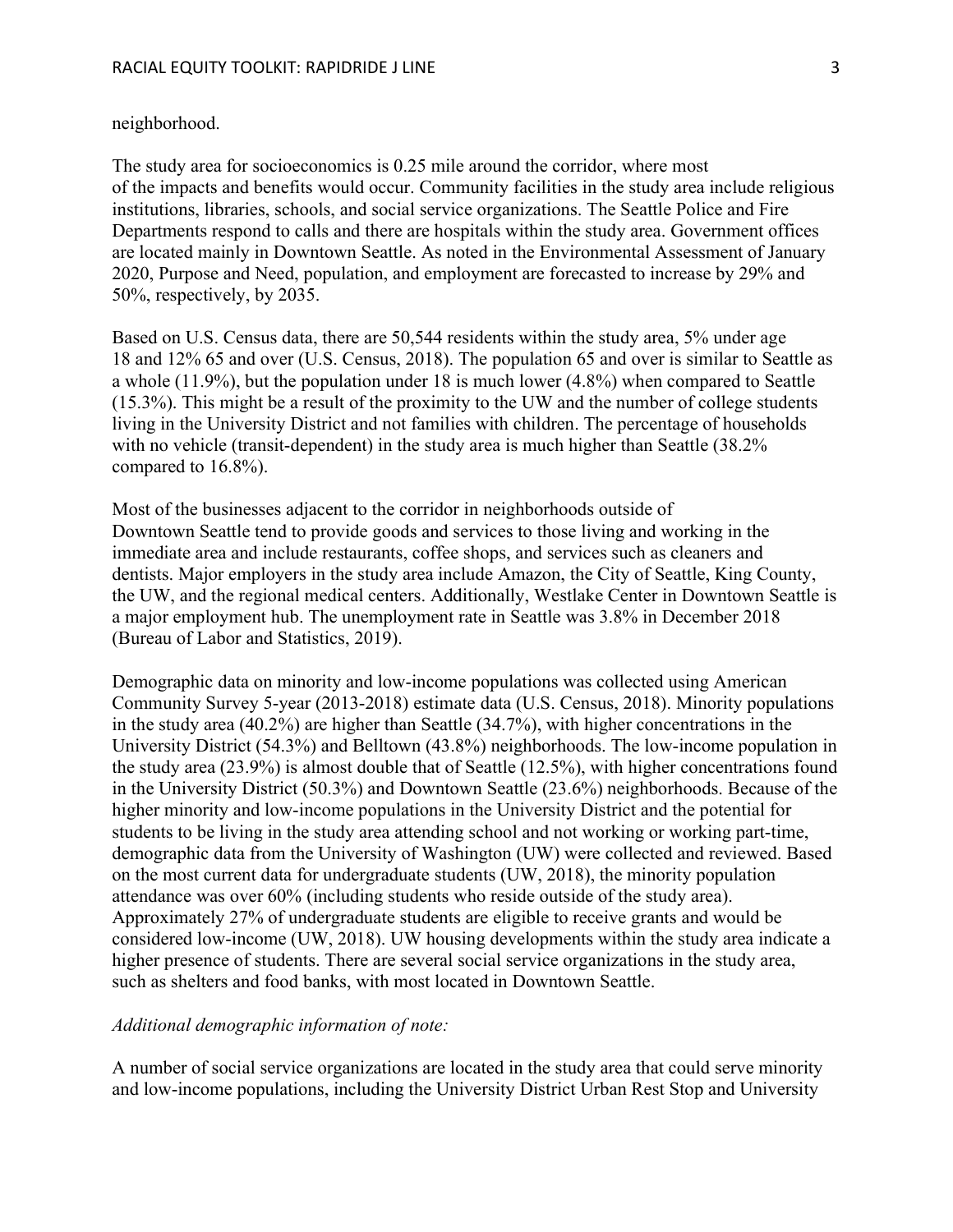District Food Bank in the University District neighborhood, Immanuel Community Services in South Lake Union, and Downtown Emergency Service Center shelters located in South Lake Union and Downtown Seattle. The social service organizations include 24 affordable housing complexes in the study area, with the majority located in the southern portion of the study area.

Households with no vehicle can be considered transit-dependent, which can be an indicator of low-income populations. However, it can also be associated with households and students attending the UW that have decided not to use a personal vehicle and instead use transit, bicycle, walk, or ride share programs. In the study area, almost 38% of households do not own an automobile which is over double that of Seattle. All of the neighborhoods in the study area, except Eastlake, have higher percentages of transit-dependent populations than Seattle as a whole, with the highest percentages in the University District (47.1%) and Downtown Seattle (52.4%) areas. In the Eastlake neighborhood, 9.5% of the population is considered transit dependent.

Limited English proficiency (LEP) can be an indicator of minority populations and can provide additional information on potential language barriers in the study area that helps make targeted outreach to minority populations more effective. Within the study area, the LEP population is similar to Seattle (8.1%), but within the University District and Downtown Seattle, the LEP population is 13.5% and 9.2% respectively.

## 2C: STAKEHOLDER ENGAGEMENT

#### How have you involved community members and stakeholders?

Public outreach for the Project has included targeted stakeholder interviews and open houses. The City of Seattle also maintains a Project website that provides information, links to allow people to sign up for updates, and contact information. Outreach activities for the Project that began in November 2014 distributed a fact sheet to community members and businesses along the proposed Project corridor. SDOT has attended district council meetings and conducted stakeholder meetings.

#### Specific outreach events to date have included:

• Open Houses: SDOT has held three open houses for the Project to date (May 2015, December 2015, and June 2016). In addition, an online open house was held from January 7 to February 7, 2016 to collect input from those unable to attend the December open house. The purpose of these open houses was to provide information on the Project and provide opportunities to ask questions and provide comments. Information for these open houses was posted on the Project website and notices were distributed to several organizations, agencies, and the public. Open houses were held on consecutive days at locations spread through the corridor to minimize travel distances for those who wanted to attend. The notifications for the open houses included direct mailers, the Project website, community calendars, and social media. Based on demographics in the Project corridor, information for the meetings included text in Spanish, Chinese, and Arabic languages on how to request translated information and/or translators at meetings. No alternative language materials or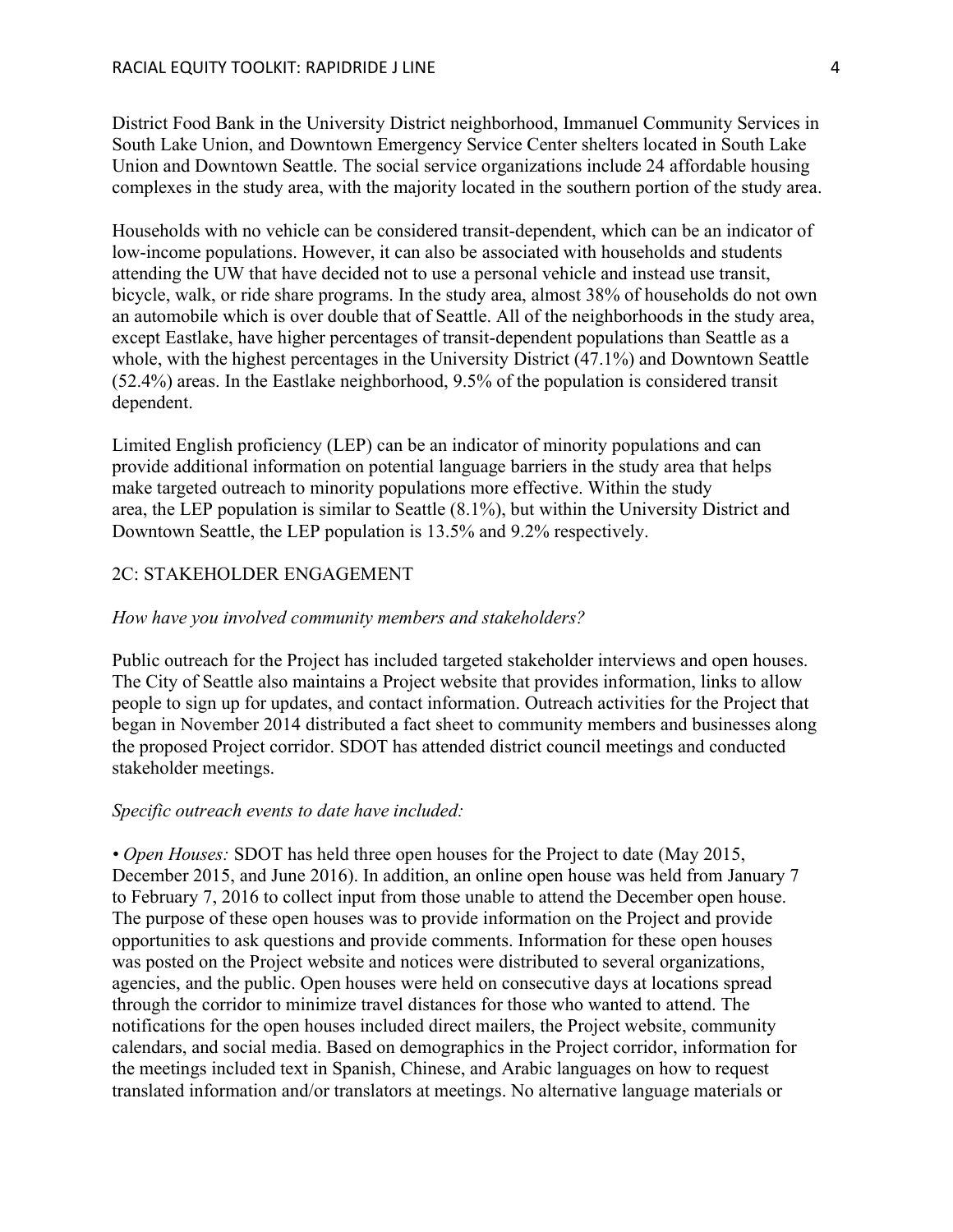translators have been requested. Each of the public open houses was held near the Project corridor at ADA-accessible facilities and near transit. The public was invited to provide feedback using comment cards, website links to electronically provide input, or through one onone conversations during the meetings. A total of 303 people signed into the open houses. Key comments heard during the open houses included improving safety along the corridor, improving transit frequency and reliability, and trade-offs between maintaining and removing on-street parking.

• Neighborhood Associations/Community Councils: SDOT provided information on the Project and answered questions from associations and councils in the study area including the Roosevelt Neighborhood Association, University Business Improvement Association, Eastlake Community Council, South Lake Union Community Council, and Downtown Seattle Association.

• Business Access Survey: SDOT staff walked Eastlake Ave E to distribute parking and loading surveys to businesses and meet with adjacent business operators. The survey focused on Eastlake businesses because of concerns heard regarding parking loss along the corridor from businesses and the Eastlake Community Council.

• Scoping Meeting: SDOT held a public scoping meeting for the RapidRide Roosevelt Project in December 2017 in the Eastlake neighborhood. Approximately 43,000 mailers were sent to residents and businesses within 0.25 mile of the Project corridor. The mailers provided information on the time and location, background on the Project, and how to provide comments and be involved in the Project. The mailer included information in Spanish, Chinese, and Arabic on how to receive translated meeting materials (no requests were received). The public scoping meeting provided the opportunity for the public to review and comment on the Project purpose and need, the alternatives, and the range of issues to be addressed in the Draft Environmental Assessment. A total of 37 people signed into the scoping meeting. The main comments received during the scoping process were regarding loss of parking (including one comment from a minority business owner), the need for protected bicycle lanes, the range of alternatives and design elements, and support or opposition for the Project.

• Eastlake Project Briefing: SDOT held a Project briefing meeting with the Eastlake neighborhood in October 2018 to share information on the proposed bicycle facility for the neighborhood and share strategies to address the loss of on-street parking. SDOT sent a mailer to residents and businesses in the Eastlake neighborhood and included information in Spanish, Chinese, and Arabic on how to receive translated materials (no requests were received). The meeting was held in the neighborhood at the TOPS K-8 school.

• Eastlake Neighborhood Parking Workshop: SDOT held a parking workshop with the Eastlake neighborhood in January 2019 to provide information on potential parking and transportation demand management strategies. The goals of the meeting were to better understand the community concerns and to solicit feedback and other ideas from community members on how to address parking. Information on the meeting was sent to businesses and community members who requested to be part of the workshop. The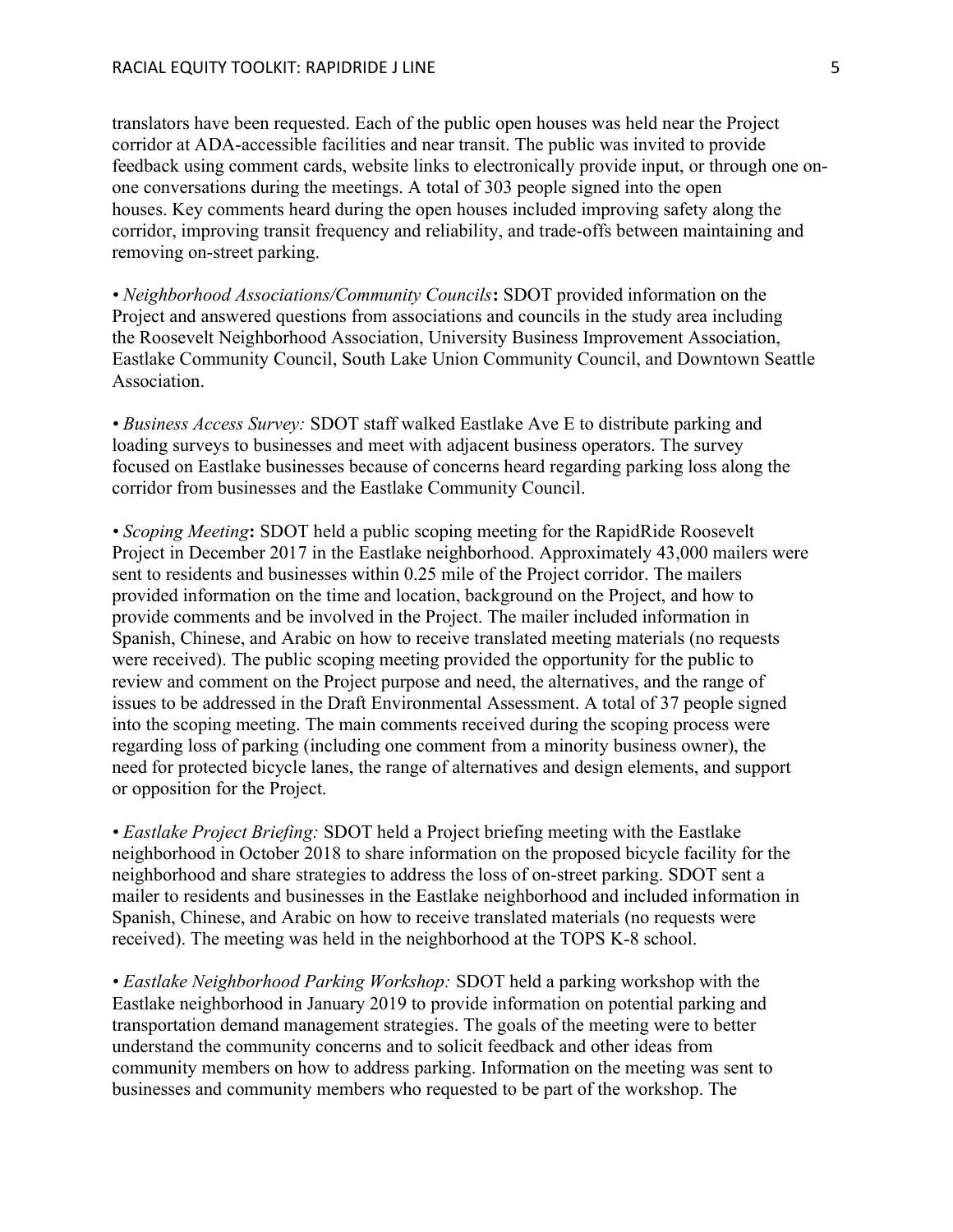meeting was held at the Center for Wooden Boats in South Lake Union. No requests were received on the need to translate materials or have a translator at the meeting.

• Native American Tribes: FTA has government-to-government responsibility for coordinating with federally recognized Native American tribes. There are no tribal lands located in the study area, but tribes are consulted about their interests related to natural and cultural resources. FTA initiated consultation with the Muckleshoot Indian Tribe, Snoqualmie Tribe, Stillaguamish Tribe, the Tulalip Tribes of Washington, Snoqualmie Tribe, and the Confederated Tribes and Bands of the Yakama Nation. FTA contacted the tribes by letter and tribes were invited to the agency scoping meeting. As part of scoping, the Muckleshoot Tribe commented on bridge crossings and fish issues as a result of electrical discharge. During the consultation with tribes required by Section 106 of the National Historic Preservation Act, the Stillaguamish Tribe commented on the need to provide archaeological monitoring during construction.

• Shortened RapidRide J Route: In fall 2020, the project identified the need to shorten the route to help King County Metro address budget shortfalls brought on by economic impacts of the COVID-19 pandemic while leveraging transit alternatives in the North Link restructure. An online presentation took placein December 2020 to provide an update to the impacted communities. The online forum format provided an equal opportunity for all participants to ask questions through chat without some of the limitations we have seen at in-person events (We have had participants of color voice concerns with speaking up in large crowds where a white majority offer different opinions.).

# 2D: EXISTING RACIAL INEQUITIES & CAUSES

What does data and your conversations with stakeholders tell you about existing racial inequities that influence people's lives and should be taken into consideration?

Early conversations yielded no discussions of racial inequities as related to the project. The higher than average POC populations in the project area aren't necessarily tied to low-income or disadvantaged populations, but are largely because of tech workers and students, and then reasonably priced new development further north. These areas are racially diverse because of the nature of the employment and educational opportunities available there.

# 2E: HISTORICAL INEQUALITIES

Eastlake has the lowest percentage of minority and low-income populations within the study area, likely due to its history as a single-family neighborhood and space for vehicle storage. Density is increasing with more multiple-family units, townhomes, and up-zoned buildings in development, and the need for transit has grown as parking requirements for new developments become less strict.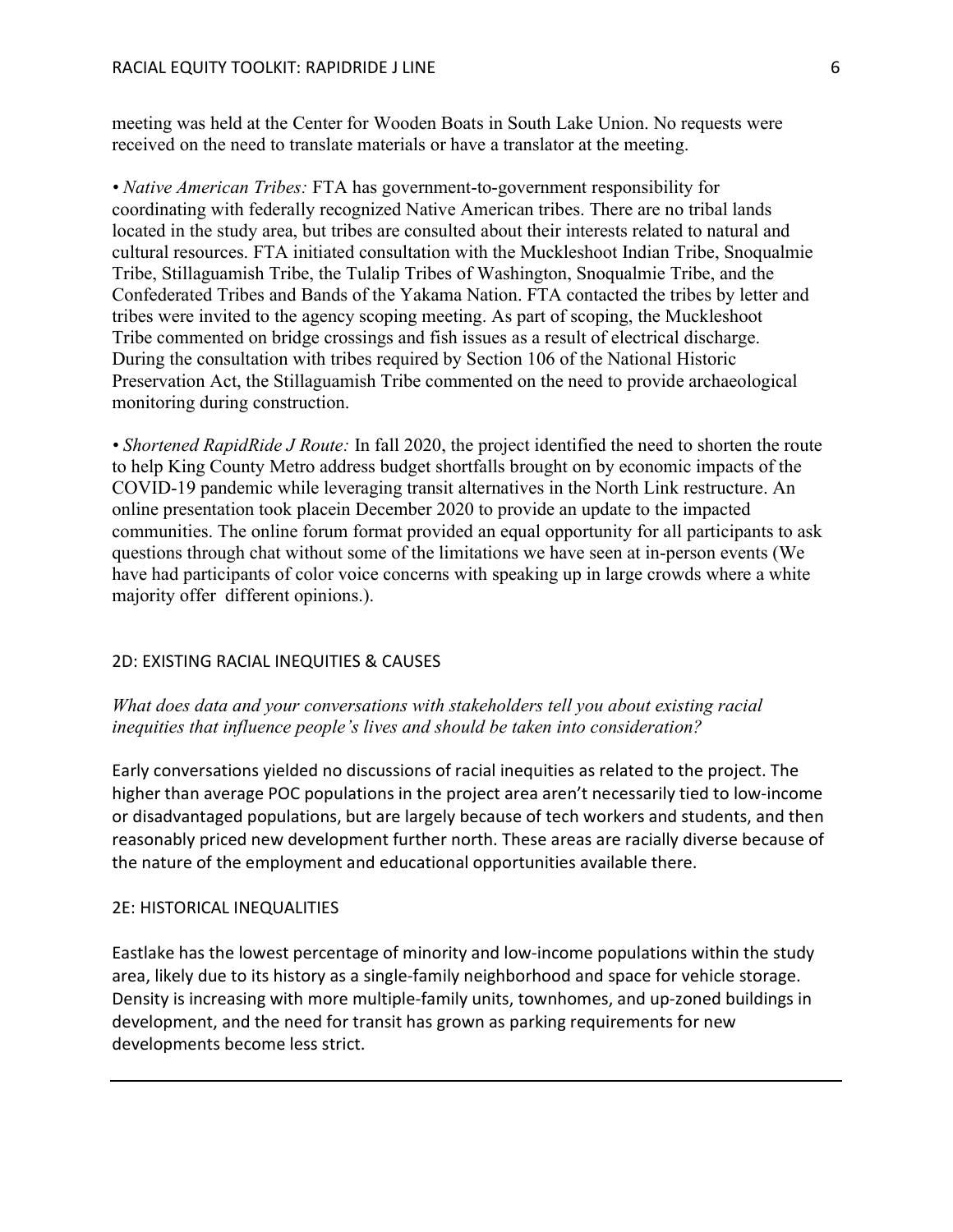#### STEP 3: BENEFIT VS. BURDEN

# 3a. How will the policy, initiative, program, or budget issue increase or decrease racial equity?

The removal of on-street parking, installation of protected bike lanes, and bus stop optimization would increase racial equity by allowing more frequent and reliable transit for increasingly dense and diverse neighborhoods.

# 3b. What benefits to the impacted community/demographic may result?

The Project would result in several benefits, including improved transit speed and reliability, expanding connections to neighborhoods and transit, and bicycle safety. These benefits would apply to a greater degree to low-income populations and others who depend on transit. The transit, bicycle, and pedestrian improvements would help to maintain movement in the corridor neighborhoods, which are identified for high growth and expected to become more congested. Based upon the analysis conducted, the Project would not result in disproportionately high and adverse effects on minority and low-income populations.

# 3c. What are potential unintended consequences (both negative and positive potential impact)?

SDOT reviewed the assessments performed for the other environmental elements, including transportation and noise and vibration, to evaluate the impacts during operation and construction, and the proposed mitigation and measures to reduce or avoid impacts. The analysis determined whether the Project would result in impacts for each of the environmental elements, considering proposed mitigation measures. Impacts that would be effectively mitigated would not result in adverse impacts on minority or low-income populations and no further analysis was required. For those elements where impacts would remain after mitigation, the analysis determined whether the impacts would be adverse and if the impacts could result in disproportionately high and adverse effects on minority or low-income populations. Project benefits were also considered when determining disproportionately high and adverse impacts.

# 3d. Are the impacts aligned with your department's community outcomes that were defined in Step I?

Yes.

Benefit: By providing RapidRide transit to this corridor, it increases mobility and reliable, lowcost access to three major employment centers as well as educational and social services for all residents and those who work in these neighborhoods.

Burden: There is a potential for some parking or ADA accessibility displacement that may occur due to the changing transit line and associated bike and pedestrian improvements that could disproportionately some small and minority-owned businesses. DOT is committed to conducting further outreach and collaboration to mitigate for these concerns, most of which arrive from the least diverse neighborhood along the route, Eastlake. In general, any impacts are expected to be offset or even improved based on the improved transit and bicycle network.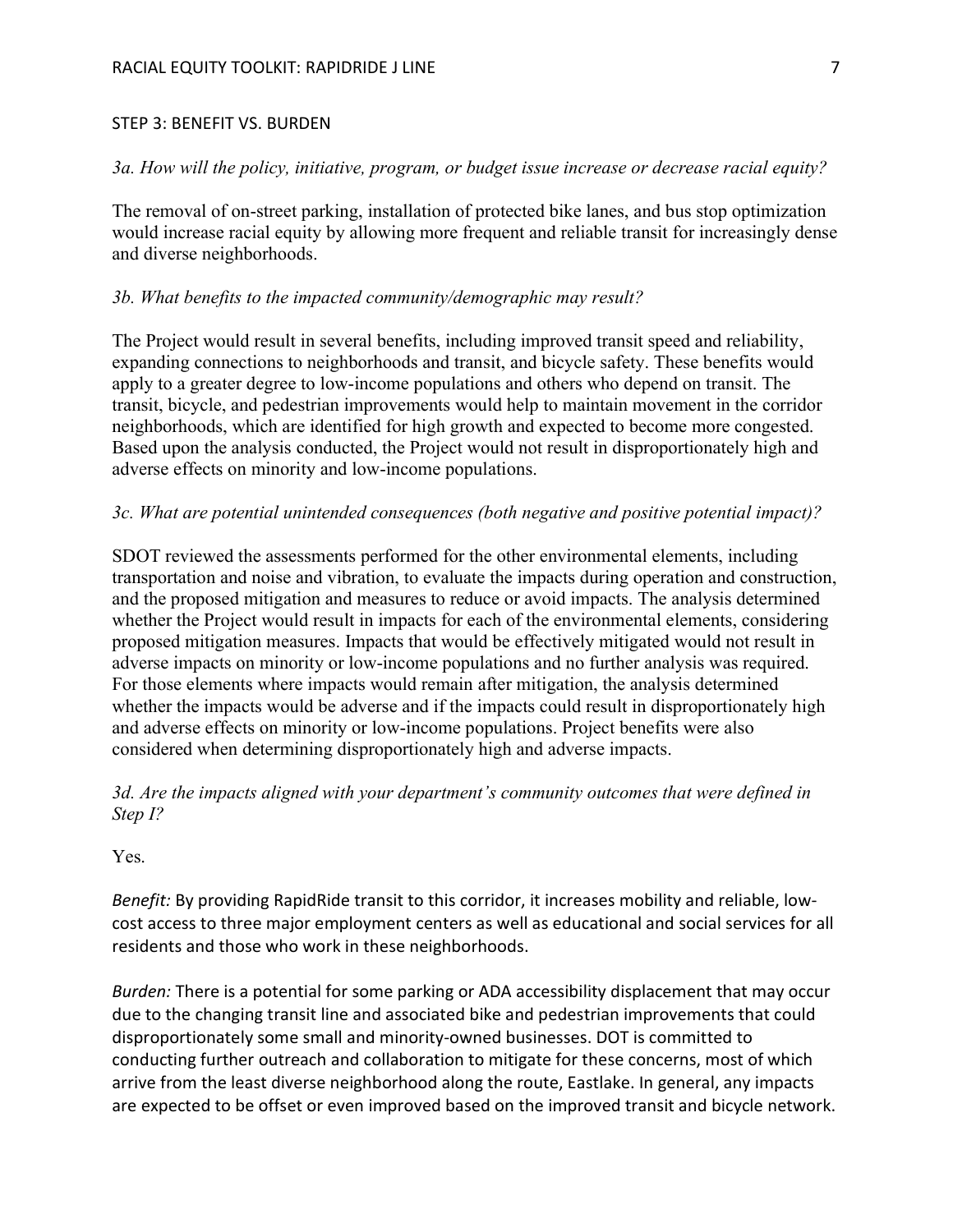#### STEP 4: MINIMIZE RISK

4a. How will you re-align your work if the impacts of your work DO NOT align with desired community outcomes? Identify your re-alignment plans in the following three areas:

# STRATEGIES:

- PROGRAM: Continue stakeholder outreach and modify methods and considerations to reflect the changing social and political landscape of the city.
- POLICY: Promote discounted fares, invest in advertising highlights of the corridor, develop methods to ensure that any WMBE access that is negatively affected is mitigated.
- PARTNERSHIPS: Partner with Department of Neighborhoods (DON) and Office of Economic Development (OED), seek POEL participation in future design, and utilize KCM outreach resources. KCM will assist with and attend all engagement activities and share, via all Metro channels, opportunities to engage on the project. Metro will lead on service-related questions and work with the community to address any critical gaps.

# STEP 5: DEVELOP RELATIONSHIPS WITH ACCOUNTABILITY IN MIND

# INTERNAL EVALUATION & ACCOUNTABILITY

# 5a: How will you evaluate and be accountable?

# Traditional transit performance measures:

- Ridership
- Productivity
- Transit speed/reliability

RSJI specific strategies:

- Keep track of race data with regards to stakeholder participation vs. population, ensure and if necessary, pursue participation.
- Continue outreach efforts throughout different phases of the project and adjust for current social and political climates.
- Ensure that stakeholder participation and associated demographics are readily available to the public in a straightforward yet comprehensive document.

# 5B: UNRESOLVED ISSUES

How will you evaluate and report impacts on racial equity over time?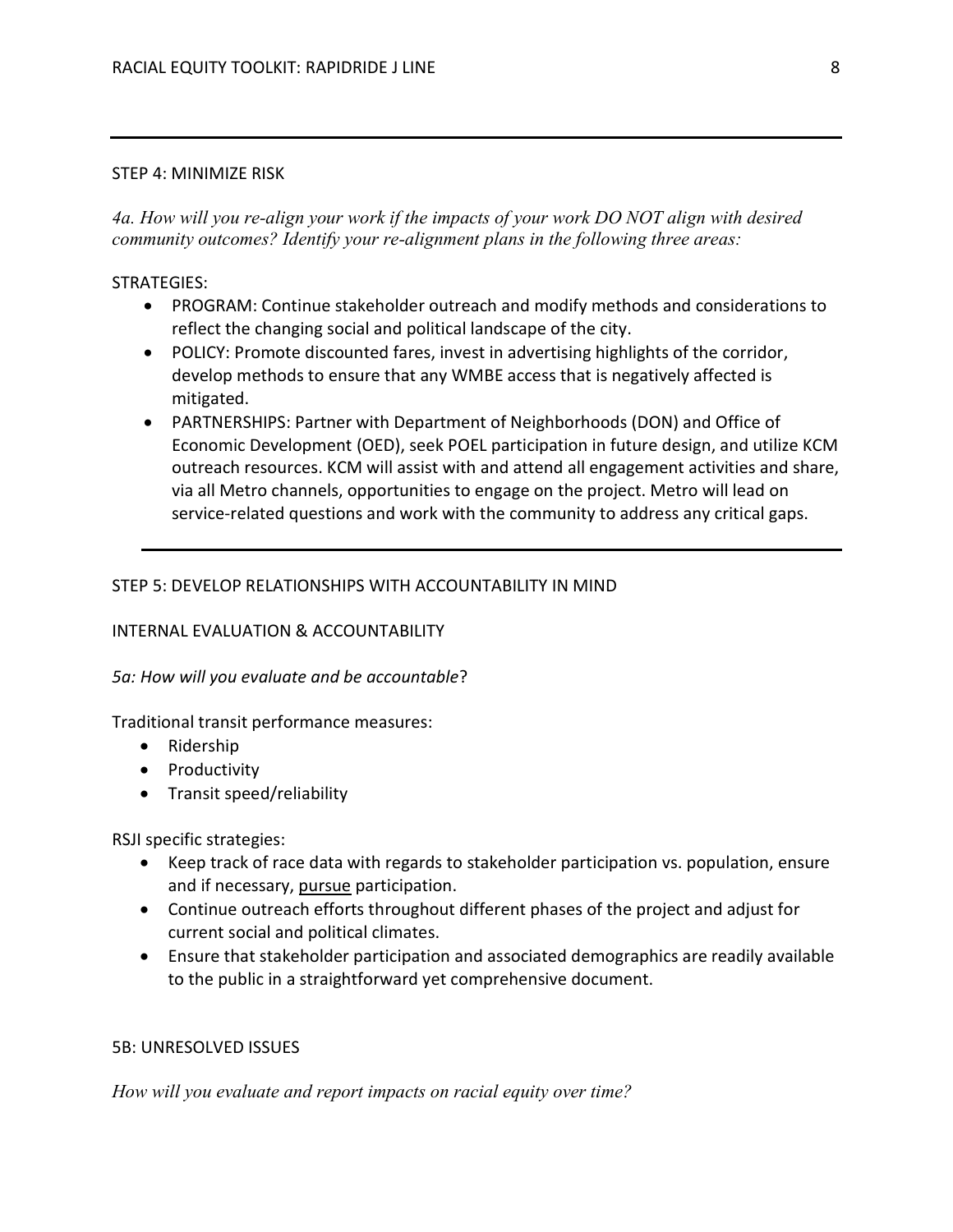RESOURCES: Create pathways and budget line items for the necessary targeted outreach associated with this project, particularly for the study of new COVID-19 related impacts.

RELATIONSHIPS: Ensure thorough relationship building and tapping into existing City staff and Departments that identified community leaders are in fact representative and not simply the loudest and/or usual voices.

#### 5c. What is your goal and timeline for eliminating racial inequity?

In recognition that the elimination of racial equity is a much larger goal than any single project, SDOT strives to use transit to further a mobility system that is equally accessible to all residents in every area of the City.

5d. How will you retain stakeholder participation and ensure internal and public accountability?

SDOT is committed to continuing to conduct meaningful public engagement, particularly as the path toward COVID recovery becomes clearer and the project scope is solidified.

5e. How will you raise awareness about racial inequity related to this issue?

Through public engagement and strategic communications, SDOT will take the opportunity to educate the public about the benefit of increased housing availability, transit and safe bicycle and pedestrian options on Seattle's diverse communities.

#### 5f. What is unresolved?

SDOT will continue to strategically engage with affected communities and continue targeted outreach in situations or neighborhoods where affected residents may not feel comfortable in traditional open house settings.

STEP 6: How has the pandemic affected the adjacent communities? ADDRESSING IMPACTS OF COVID-19 CORONAVIRUS

#### 6a: AFFECTS OF COVID-19 ON IMPACTED COMMUNITIES

Moving forward, SDOT should address the changes in ridership along the proposed route due to extended work from home orders, and the effects on low-wage essential workers that work along the J Line.

Capacity limits and a reduced operating schedule has had an impact on riders who rely on Metro services to get to/from essential needs. In the immediate term Metro has responded to COVID-level crowding with additional service on high ridership routes to mitigate pass ups.